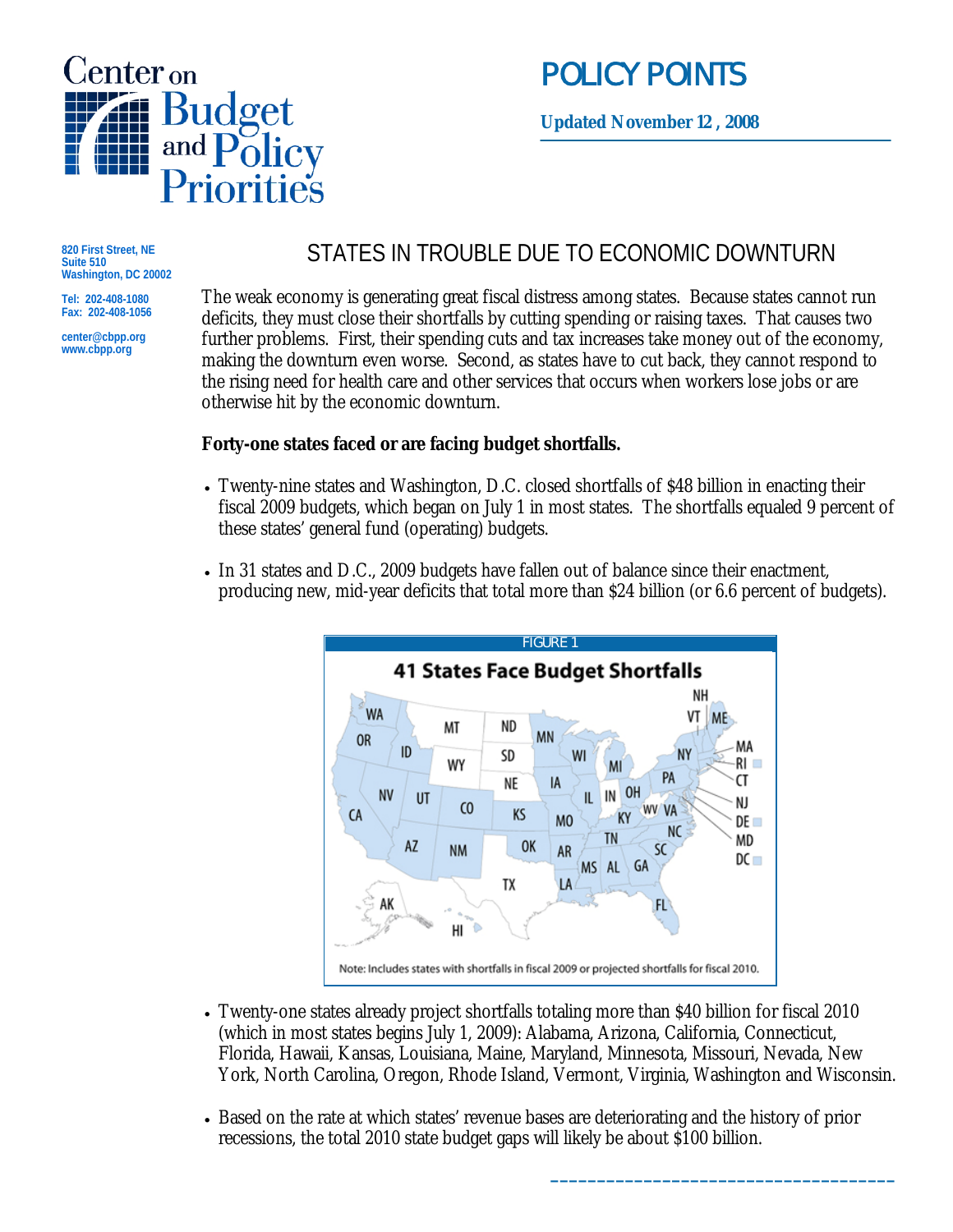#### **The state revenue situation is rapidly worsening.**

- To keep pace with the cost of services, state revenues must grow. But overall revenues last year were essentially flat and are weakening dramatically this year.
- In the most recent quarter, July-September 2008, tax revenues are below last year's levels in most states after adjusting for inflation and are likely to weaken further. The median decline in states that have released data for this quarter is 5 percent after adjusting for inflation.
- Sales taxes are the hardest hit so far, reflecting a fall in both personal consumption and business purchases. But income taxes and other taxes are also falling. Recent stock market declines and continued job losses will depress revenues further

### **States face other problems from the weakening economy.**

- Employers are reducing jobs and cutting back on employer-provided health coverage. As a result, more families are turning to programs like Medicaid, which provides health coverage to low- and moderate-income families and is jointly funded by Washington and the states.
- State spending levels were relatively low even before this crisis. Aggregate state spending fell sharply relative to the economy during the 2001 recession, and it remained below the 2001 level as a share of the economy when states adopted their 2008 budgets. The funding cuts that states will likely make in the coming months will reduce overall spending further below 2001 levels.
- States have already substantially used budget reserves to address funding gaps, but these reserves are limited. States ended fiscal 2006 and 2007 with \$69 billion in reserves each year, equal to about 11 percent of their budgets. Those are the largest reserves states have ever accumulated. But now states have used a significant portion of those reserves, and the remaining amount will not be enough to solve state budget problems.
- California and Massachusetts officials have expressed concerns about their states' ability to obtain short-term loans. Such short-term borrowing is a routine part of state fiscal practices, and not an indicator of budget problems. States are simply facing the same problem faced by millions of businesses across the country: tightening credit markets. But in the unlikely event that states cannot obtain needed loans from private lenders or the federal government, their budget problems would worsen significantly.

#### **25 states have cut a range of services, including those aimed at some of their most vulnerable residents. Also, some states have raised taxes.**

• At least 17 states have enacted or implemented cuts that will affect low-income families' eligibility for health insurance or reduce their access to health care; at least 15 states are cutting medical, rehabilitative, home care, or other services needed by low-income people who are elderly or have disabilities; at least 16 states are cutting K-12 and early education; and at least 21 states have implemented cuts to public colleges and universities. Also, at least 20 states have proposed or implemented cuts to their state workforce.

**\_\_\_\_\_\_\_\_\_\_\_\_\_\_\_\_\_\_\_\_\_\_\_\_\_\_\_\_\_\_\_\_\_\_\_\_\_**